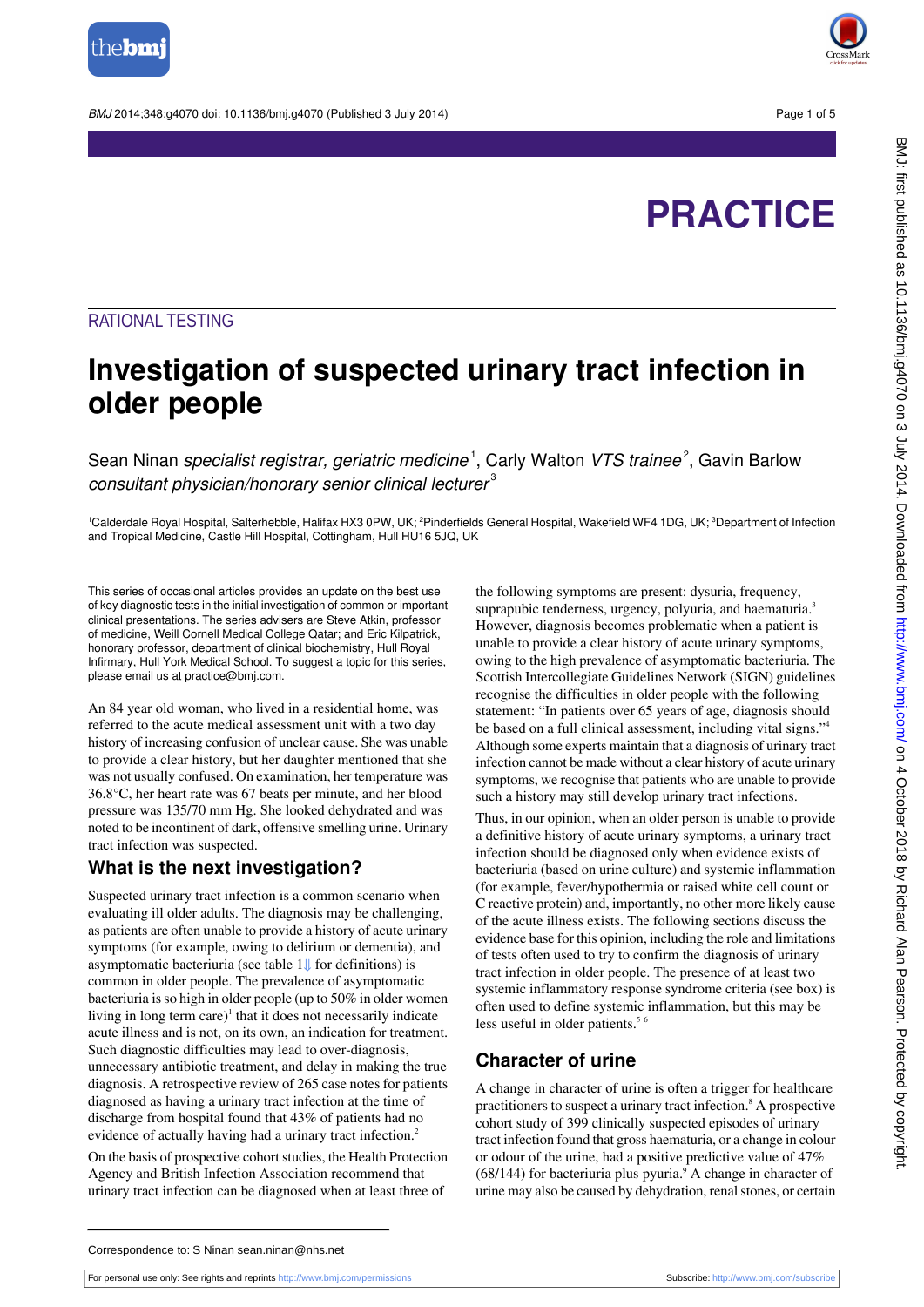#### **Learning points**

Do not use urine dipstick tests to diagnose urinary tract infection in older people; if they are performed at all, only a negative result should be considered useful in excluding a urinary tract infection

In patients who are able to provide a history, urinary tract infection should be diagnosed only in the presence of a combination of at least three acute urinary symptoms or signs, such as dysuria, urgency, frequency, or suprapubic tenderness

In patients who are unable to provide a history, urinary tract infection should be diagnosed only when evidence exists of acute inflammation (for example, fever/hypothermia or raised white cell count or C reactive protein) associated with bacteriuria on urine culture and no other more likely cause of their acute illness exists

Asymptomatic bacteriuria is common in older people; avoid treating bacteriuria in patients with non-specific symptoms that cannot be attributed to urinary tract infection, as this confers no benefit and may cause harm

#### **Systemic inflammatory response syndrome criteria<sup>7</sup>**

- **•** Heart rate >90 beats/min
- **•** Respiratory rate >20 breaths/min
- **•** White cell count >12/µL or <4µL
- **•** Temperature >38.3°C or <36°C
- **•** Blood glucose >7.7 mmol/L in the absence of diabetes
- **•** Acutely altered mental status

foodstuffs. It is not useful in making a diagnosis of urinary tract infection in older people.

#### **Urine dipstick tests**

Urine dipstick tests detect the presence of leucocyte esterase and nitrites, which are often used as surrogate markers of an elevated urinary white cell count (pyuria) and Gram-negative bacteriuria, respectively. However, as discussed below, the presence of pyuria or bacteriuria does not necessarily equate to the presence of urinary tract infection.

A prospective cohort study evaluated 101 nursing home residents in America with clinically suspected urinary tract infection.<sup>10</sup> Positive leucocytes or nitrites had a positive predictive value of 45% (95% confidence interval 34% to 56%) for the presence of bacteriuria, whereas a negative dipstick test had a negative predictive value of 100% (74% to 100%). This study lends support to the recommendation from the SIGN guidelines: "Do not use dipstick tests for the diagnosis of UTI in older people."<sup>4</sup> In our opinion, if a dipstick test has been done it should be considered useful only if the result is negative and no clinical features of urinary tract infection are present, thus excluding the latter. We do not recommend using urine dipstick tests to rule in the diagnosis of urinary tract infection in older people, on the basis of the evidence available from prospective studies and guideline recommendations.

#### **Urine culture**

The purpose of urine culture is to identify bacteriuria and determine sensitivity to antibiotics. A bacterial count of  $10<sup>5</sup>$ cfu/mL is widely considered to be "significant" bacteriuria,  $11/12$ but lower counts have been shown to be relevant in men and women with symptoms of a urinary tract infection.<sup>13 14</sup>

The diagnosis of urinary tract infection cannot be based on urine culture alone, however, as bacteriuria may be present in asymptomatic healthy people, as discussed in a previous article in this series.<sup>15</sup> In older people, the prevalence of asymptomatic bacteriuria is so high that it cannot be considered an abnormal finding (table [2⇓](#page-4-0)). The evidence summarised below suggests that treatment of asymptomatic bacteriuria is unlikely to be of benefit and instead may cause harm.

Non-specific symptoms such as fatigue, malaise, and weakness may sometimes be offered as evidence of a potential urinary

tract infection requiring antimicrobial treatment. However, a prospective cohort study did not find any difference in these symptoms between patients with and without bacteriuria.<sup>16</sup> Moreover, prospective randomised trials have shown that the treatment of asymptomatic bacteriuria in older people does not reduce the incidence of symptomatic urinary tract infection or improve chronic genitourinary symptoms,<sup>1718</sup> and a randomised controlled trial of 358 patients confirmed that the treatment of asymptomatic bacteriuria does not affect mortality.<sup>19</sup> Young women prescribed antibiotics for asymptomatic bacteriuria in a randomised trial had a threefold higher rate of recurrence of symptomatic urinary tract infection than those not prescribed antibiotics.<sup>20</sup>

Antibiotic treatment for asymptomatic bacteriuria in older people has not been shown to be of any benefit and may in fact cause harm,<sup>18</sup> as a result of adverse effects such as rash, drug interactions, development of antibiotic resistance, and disruption of the human microbiome, increasing the risk of super-infection. SIGN calculated a number needed to harm of three when antibiotic treatment is given for asymptomatic bacteriuria in older women and advises against treatment of asymptomatic bacteriuria in older people.<sup>4</sup> Thus urine cultures should not be requested for patients who are asymptomatic or who have non-specific features of "general decline," which are common in older patients, without evidence of systemic inflammation; they should also not be requested solely on the basis of a positive dipstick test. Requests for urine culture in older people should be limited to two situations. The first is patients with acute urinary symptoms typical of a urinary tract infection, to confirm susceptibility to empirical antibiotic treatment. A negative culture in patients with symptoms does not necessarily rule out infection—for example, if the laboratory does not report bacterial counts below  $10<sup>5</sup>$  cfu/mL or if the patient has taken antibiotics before sampling. The second is patients who are unable to provide a history of acute urinary symptoms but have features of systemic inflammation, such as fever/hypothermia or raised white cell count or C reactive protein (see Blood tests section), and no other more likely source of infection or explanation for their acute illness.

The UK Standards for Microbiology Investigations recommend midstream urine samples or clean catch specimens for routine diagnosis of bacteriuria.<sup>21</sup> Alternatively, a sample may be obtained by use of an external condom catheter for male patients.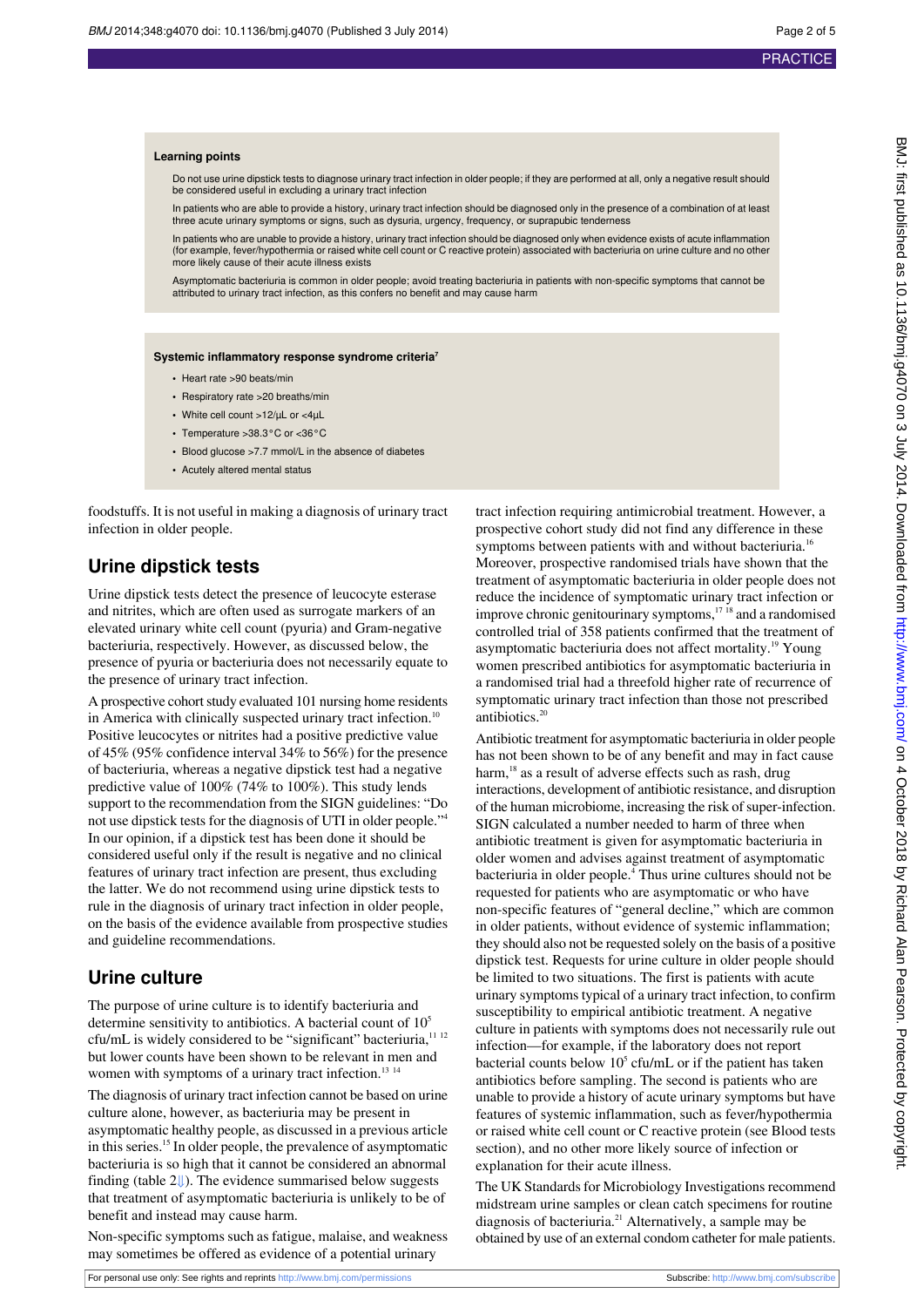A prospective cohort study showed that a simple standardised method for collection of urine for culture by external condom catheter had a sensitivity of 90% compared with in and out catheterisation.<sup>22</sup>

## **Urinary white cell count (pyuria)**

Clinicians may erroneously interpret pyuria (indicated by an elevated urinary white cell count) as evidence of urinary tract infection in patients with bacteriuria. However, a prospective cohort study found evidence of pyuria in 94% (81% to 97%) of patients with asymptomatic bacteriuria.<sup>23</sup> On the basis of this evidence, the Infectious Diseases Society of America guidelines for the diagnosis and treatment of asymptomatic bacteriuria recommend that pyuria is not used to differentiate urinary tract infection from asymptomatic bacteriuria,<sup>1</sup> noting that pyuria may also be found in older people without bacteriuria.

## **Blood tests**

Older patients may not develop a fever in the presence of bacterial infection.<sup>24</sup> Blood white cell count or C reactive protein may be used as evidence of bacterial infection but are not specific to urinary tract infection. A prospective cohort study of 221 older people who presented to the emergency department showed that a white cell count threshold of 14 000 cells/mm<sup>3</sup> had a positive predictive value of 39% for bacterial infection and a negative predictive value of 90%.<sup>25</sup> Another prospective cohort study of 232 people admitted to elderly care wards via the emergency department showed that a C reactive protein of more than 60 mg/L had a positive predictive value of 92% for bacterial infection, with values less than 60 mg/L having a negative predictive value of 90%.<sup>26</sup> These studies were not done specifically for the diagnosis of urinary tract infection, so results of blood tests should be interpreted in the context of other clinical features and test results.

### **Outcome**

The patient was admitted to hospital under the care of a geriatric medicine team trained in comprehensive geriatric assessment. She had recently started taking codeine for knee pain and developed symptoms and signs consistent with delirium shortly after. No clinical, biochemical, or radiological features consistent with infection were present, although she was dehydrated. A clean catch urine sample, sent by the emergency department, yielded *Proteus mirabilis* at greater than 10<sup>5</sup> cfu/mL of urine with pyuria.

She did not receive antibiotics for the bacteriuria, as she had no history of acute urinary symptoms or evidence of systemic inflammation. Instead, a diagnosis of delirium secondary to dehydration and opioid treatment was made. She made a good recovery, following a tailored, multi-component intervention including appropriate fluid therapy, laxatives, and a change from codeine to paracetamol.<sup>27</sup>

Contributors: SN had the idea for the article, and all authors were involved in its planning and design. SN did a literature search with the assistance of a librarian. SN and CW reviewed and summarised relevant articles identified in the literature search. SN wrote the first draft of most of the article. CW wrote the sections relating to urine culture and

treatment of asymptomatic bacteriuria. GB reviewed and revised large sections of the article. All authors revised the article further for important intellectual content, and all have reviewed the final draft. SN is the guarantor.

Competing interests: We have read and understood the BMJ policy on declaration of interests and declare the following interests: none.

Provenance: Not commissioned; externally peer reviewed.

Patient consent: Patient consent not required (patient anonymised, dead, or hypothetical).

- 1 Nicolle LE, Bradley S, Colgan R, Rice JC, Schaeffer A, Hooton TM, et al. Infectious Diseases Society of America guidelines for the diagnosis and treatment of asymptomatic bacteriuria in adults. Clin Infect Dis 2005;40:643-54.
- 2 Woodford HJ, George J. Diagnosis and management of urinary tract infection in hospitalized older people. J Am Geriatr Soc 2009;57:107-14.
- 3 British Infection Association/Health Protection Agency. Diagnosis of UTI: quick reference guide for primary care. 2011. [www.hpa.org.uk/webc/HPAwebFile/HPAweb\\_C/](http://www.hpa.org.uk/webc/HPAwebFile/HPAweb_C/1194947404720) [1194947404720.](http://www.hpa.org.uk/webc/HPAwebFile/HPAweb_C/1194947404720)
- 4 Scottish Intercollegiate Guidelines Network. SIGN Guideline 88. Management of suspected bacterial urinary tract infection in adults. 2012. [www.sign.ac.uk/guidelines/fulltext/88/index.](http://www.sign.ac.uk/guidelines/fulltext/88/index.html) [html](http://www.sign.ac.uk/guidelines/fulltext/88/index.html).
- 5 Girard TD, Opal SM, Ely EW. Insights into severe sepsis in older patients: from epidemiology to evidence-based management. Clin Infect Dis 2005;40:719-27.
- 6 Wester AL, Dunlop O, Melby KK, Dahle UR, Wyller TB. Age-related differences in symptoms, diagnosis and prognosis of bacteremia. BMC Infect Dis 2013;13:346.
- 7 Dellinger RP, Levy MM, Rhodes A, Annane D, Gerlach H, Opal SM, et al. Surviving sepsis campaign: international guidelines for management of severe sepsis and septic shock: 2012. Crit Care Med 2013;41:580-637.
- 8 Juthani-Mehta M, Drickamer MA, Towle V, Zhang Y, Tinetti ME, Quagliarello VJ. Nursing home practitioner survey of diagnostic criteria for urinary tract infections. J Am Geriatr Soc 2005;53:1986-90.
- 9 Juthani-Mehta M, Quagliarello V, Perrelli E, Towle V, Van Ness PH, Tinetti M. Clinical features to identify urinary tract infection in nursing home residents: a cohort study. J Am Geriatr Soc 2009;57:963-70.
- 10 Juthani-Mehta M, Tinetti M, Perrelli E, Towle V, Quagliarello V. Role of dipstick testing in the evaluation of urinary tract infection in nursing home residents. Infect Control Hosp Epidemiol 2007;28:889-91.
- 11 Kass EH. Asymptomatic infections of the urinary tract. Trans Assoc Am Physicians 1956;69:56-64.
- 12 Graham JC, Galloway A. ACP Best Practice No 167: the laboratory diagnosis of urinary tract infection. J Clin Pathol 2001;54:911-9.
- 13 Stamm WE, Counts GW, Running KR, Fihn S, Turck M, Holmes KK. Diagnosis of coliform infection in acutely dysuric women. N Engl J Med 1982;307:463-8.
- 14 Lipsky BA, Ireton RC, Fihn SD, Hackett R, Berger RE. Diagnosis of bacteriuria in men: specimen collection and culture interpretation. J Infect Dis 1987;155:847-54.
- 15 Cormican M, Murphy AW, Vellinga A. Interpreting asymptomatic bacteriuria. BMJ 2011;343:d4780.
- 16 Boscia JA, Kobasa WD, Abrutyn E, Levison ME, Kaplan AM, Kaye D. Lack of association between bacteriuria and symptoms in the elderly. Am J Med 1986;81:979-82.
- 17 Ouslander JG, Schapira M, Schnelle JF, Uman G, Fingold S, Tuico E, et al. Does eradicating bacteriuria affect the severity of chronic urinary incontinence in nursing home residents? Ann Intern Med 1995;122:749-54.
- 18 Nicolle LE, Mayhew WJ, Bryan L. Prospective randomized comparison of therapy and no therapy for asymptomatic bacteriuria in institutionalized elderly women. Am J Mec<br>1987;83:27-33.
- 19 Abrutyn E, Mossey J, Berlin JA, Boscia J, Levison M, Pitsakis P, et al. Does asymptomatic bacteriuria predict mortality and does antimicrobial treatment reduce mortality in elderly ambulatory women? Ann Intern Med 1994;120:827-33.
- 20 Cai T, Mazzoli S, Mondaini N, Meacci F, Nesi G, D'Elia C, et al. The role of asymptomatic bacteriuria in young women with recurrent urinary tract infections: to treat or not to treat? Clin Infect Dis 2012;55:771-7.
- 21 Health Protection Agency. UK standards for microbiology investigations: investigation of urine. 2012. [www.hpa.org.uk/webc/HPAwebFile/HPAweb\\_C/1317132858791](http://www.hpa.org.uk/webc/HPAwebFile/HPAweb_C/1317132858791).
- 22 Ouslander JG, Greengold BA, Silverblatt FJ, Garcia JP. An accurate method to obtain urine for culture in men with external catheters. Arch Intern Med 1987;147:286-8.
- 23 Boscia JA, Abrutyn E, Levison ME, Pitsakis PG, Kaye D. Pyuria and asymptomatic bacteriuria in elderly ambulatory women. Ann Intern Med 1989;110:404-5.
- 24 Norman DC. Fever in the elderly. Clin Infect Dis 2000;31:148-51.
- 25 Wasserman M, Levinstein M, Keller E, Lee S, Yoshikawa TT. Utility of fever, white blood cells, and differential count in predicting bacterial infections in the elderly. J Am Geriatr Soc 1989;37:537-43.
- 26 Liu A, Bui T, Van Nguyen H, Shen Q, Kamalasena D. Serum C-reactive protein as a biomarker for early detection of bacterial infection in the older patient. Age Ageing 2010;39:559-65.
- 27 National Institute for Health and Clinical Excellence. Delirium: diagnosis, prevention and management. NICE, 2010.

**Accepted:** 8 May 2014

#### Cite this as: *BMJ* 2014:348:g4070

© BMJ Publishing Group Ltd 2014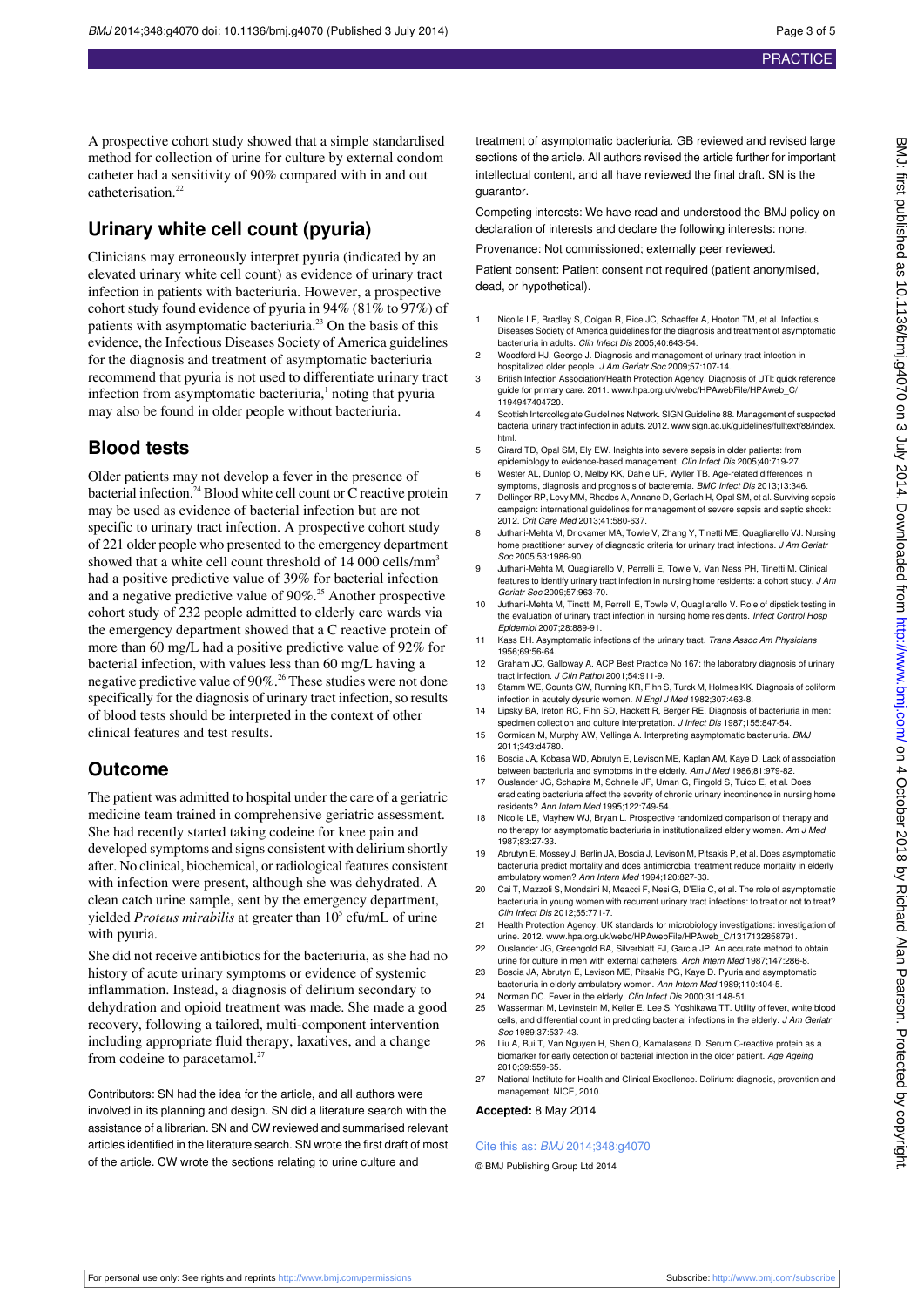## PRACTICE

## **Tables**

<span id="page-3-0"></span>

| Table 1  Definitions of terms relating to urinary tract infection |                                                                                                                                                                                                                                                                                                                                                                    |  |  |
|-------------------------------------------------------------------|--------------------------------------------------------------------------------------------------------------------------------------------------------------------------------------------------------------------------------------------------------------------------------------------------------------------------------------------------------------------|--|--|
| Term                                                              | <b>Definition</b>                                                                                                                                                                                                                                                                                                                                                  |  |  |
| <b>Bacteriuria</b>                                                | The presence of bacteria in the urine                                                                                                                                                                                                                                                                                                                              |  |  |
| Asymptomatic bacteriuria                                          | The presence of bacteria in the urine without typical symptoms or signs of urinary tract infection; quantitative counts of greater than 10 <sup>°</sup><br>colony forming units per millilitre of urine (cfu/mL) are considered diagnostic of asymptomatic bacteriuria if found in a single sample in<br>men or on two consecutive occasions in women <sup>1</sup> |  |  |
| Urinary tract infection                                           | Infection caused by invasion of the urinary tract by microorganisms, with symptoms and signs that can be attributed to such an infection;<br>in patients able to provide a history, these should comprise at least three of the following: dysuria, urgency, frequency, or suprapubic<br>tenderness (see text for discussion of clinical features)                 |  |  |